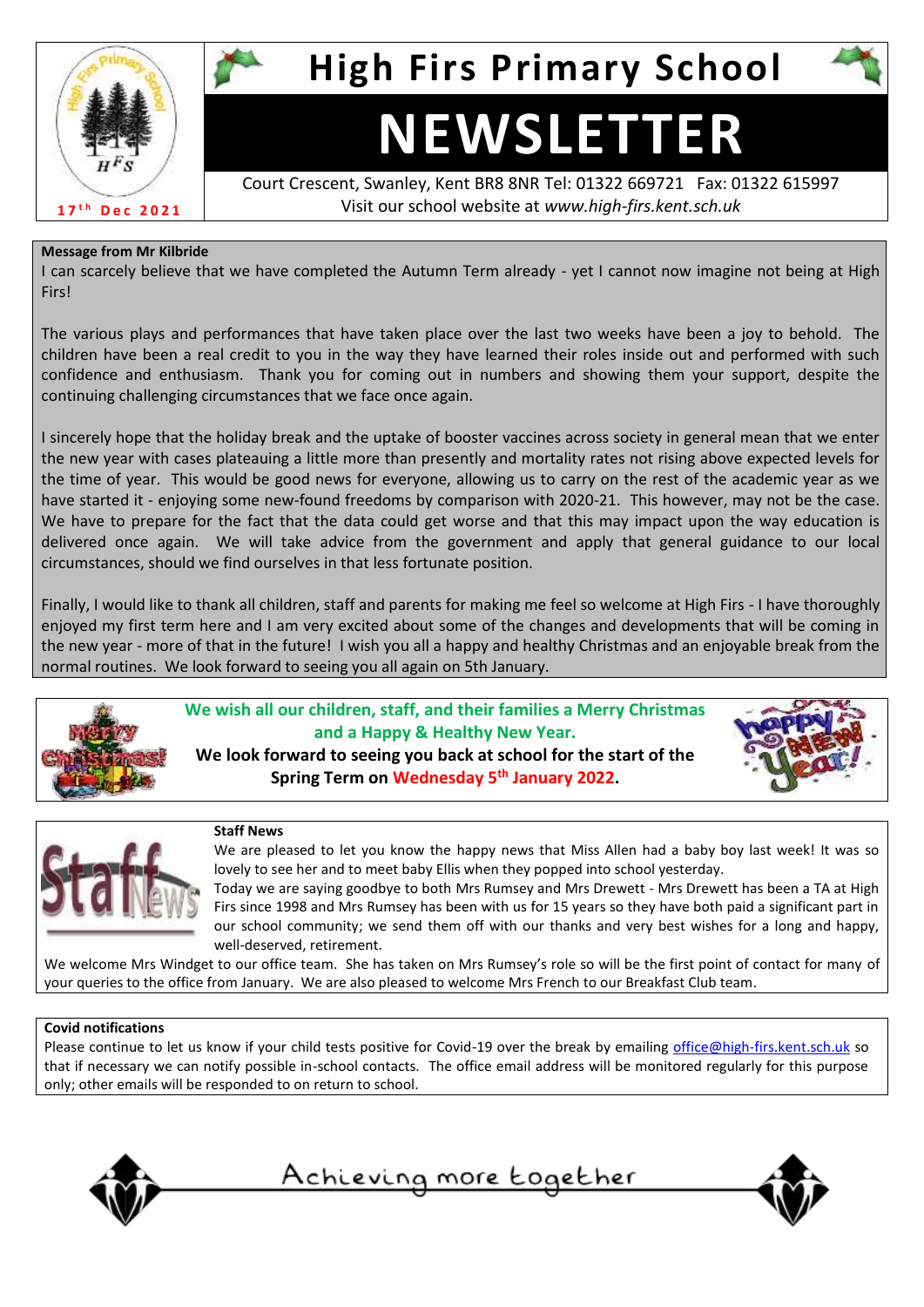

**Poppy Appeal** Thank you to everyone who supported this year's Poppy Appeal on behalf Thank of the Royal British Legion – we raised an amazing **£474.68**.



## **Aspects of Christmas**

Well done to our Year 5/6 children who rounded off our Christmas performances in great style with their fantastic performances of "Aspects of Christmas" on Monday.

#### **Attendance Awards**

We know that this term has been a difficult one in terms of attendance for some of our families due to school absences necessitated by Covid symptoms or precautions. We are pleased, however, that that majority of our children have been able to maintain excellent attendance records over the term and this was recognised in our special assembly on Thursday.

Congratulations to **YEAR 5** who are the overall winners for their attendance with a fantastic **96.8%** attendance over the term; they will be celebrating their achievements with special treats in the Spring Term.

The class results were –

 **Year 5 – 96.8% Year 6 – 96.04% Year 3 – 94.5% Year 4 – 94.34% Year R – 93.78% Year 2 - 93.39% Year 1 – 92.47%**

Congratulations to the children whose excellent attendance in the Autumn Term was recognised when we presented our 100%, 99% and 98% certificates in assembly yesterday.

#### **Autumn Term Special Mentions**

This week, our special mentions are for the whole of the Autumn Term:

- Albert T settling in well to school life and making progress across the curriculum.
- Anastasia P her positive attitude to learning and contributing in all lessons.
- Edy O trying hard at everything he does, working hard to improve his writing and developing more confidence.
- Chloe P working hard this term, in particular in writing, and always having a positive attitude to her learning.
- Tilly F her hard work and enthusiasm in all lessons and her great progress in Maths.
- Maisie K her hard work and enthusiasm in all lessons.
- Kenneth  $C$  for his enthusiasm for learning and all aspects of school life.
- Bethanie L for always trying her best and making the right choices.
- Harry F showing a more mature attitude to learning.
- Mabel R her positive attitude towards learning in school and at home.
- Elsie W her positive attitude to all areas of learning and making good progress.
- Eloise W, Olivia G & Ruby Bay their commitment to all areas of school life and furthering their own learning.
- Akash S always working incredibly hard and trying his best in everything.
- Rama E her hard work and enthusiasm in lessons, especially History & English.
- Isla S always getting on, doing the right thing and her super writing in English this term

### **Winter Reading Challenge**

If you enjoy reading then the Winter Mini Challenge is for you! This year's theme is "Wild World Heroes". All you have to do is read 3 books between now and Sunday 16<sup>th</sup> January to take part. More information is available at:







Achieving more together